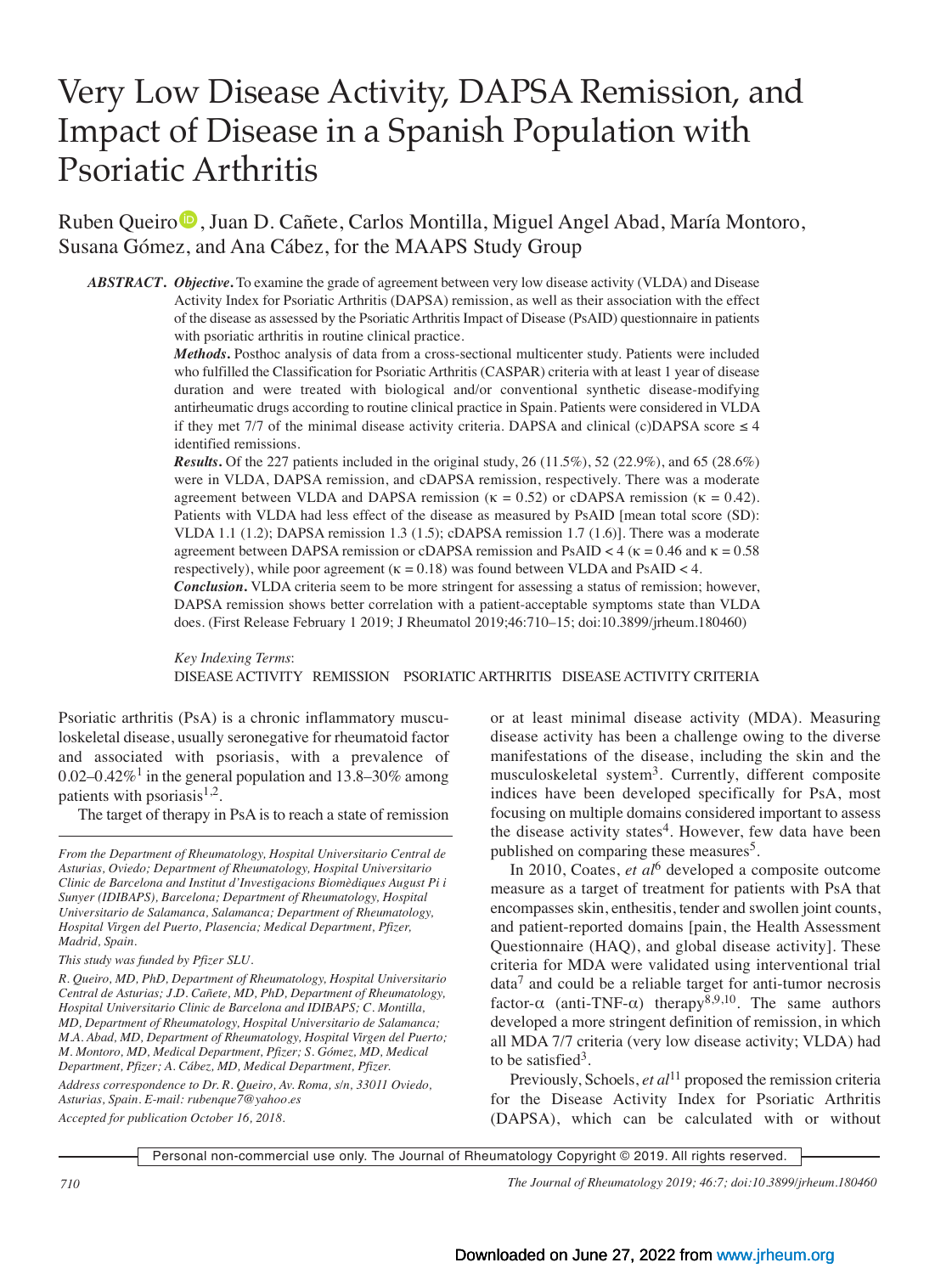C-reactive protein [CRP; clinical DAPSA (cDAPSA)] and includes tender and swollen joint counts, and patient-reported pain and global disease activity scores.

 It is well known that PsA has a considerable effect on patients' lives<sup>12</sup>. Patients with PsA experience significant disability and reduced quality of life, resulting from the emotional distress and functional impairment associated with psoriatic skin lesions, as well as arthritic joints $10,13$ . Gossec, *et al* have developed and validated the PsA Impact of Disease (PsAID) questionnaire, which can be used to calculate a score reflecting the effect of PsA on patients' lives<sup>14</sup>. The PsAID questionnaire assessed 12 health and psychological domains, ranging from pain or physical activity, to anxiety or embarrassment. Scores lower than 4 identify a patient-acceptable symptoms state.

 The aims of the present posthoc analysis were to examine the grade of agreement relationship between VLDA and DAPSA remission, as well as their association with the effect of the disease as assessed by the PsAID questionnaire in patients with PsA seen in routine clinical practice.

#### **MATERIALS AND METHODS**

This was a posthoc analysis of data from an observational, multicenter, crosssectional, and retrospective study carried out at 25 rheumatology outpatient clinics in the whole of  $Spin<sup>15</sup>$ .

 The study included outpatients of both sexes over 18 years of age diagnosed with PsA according to the Classification for Psoriatic Arthritis (CASPAR) criteria16, with at least 1 year of disease duration, with hand and foot radiological tests carried out during the 6 months prior to the study visit, and under treatment with biological and/or conventional synthetic disease-modifying antirheumatic drugs (csDMARD).

 All patients provided their informed written consent to publish the material. In accordance with the Spanish recommendations, the study was approved by the Clinical Research Ethics Committee of La Fe Hospital [ref number: FPNT-07-14-EO (C)] and was conducted in accordance with the principles contained in the Declaration of Helsinki for studies in humans.

 Data were collected between May 2014 and February 2015 at the single study visit. Patient data collection included demographics and clinical characteristics<sup>15</sup>. Patients completed the self-reported PsAID questionnaire<sup>14</sup>.

 Patients were considered in VLDA when they met all MDA 7/7 criteria proposed by Coates, *et al*<sup>3,6</sup>: tender joint count ≤ 1; swollen joint count ≤ 1; Psoriasis Area and Severity Index score  $\leq 1$  or body surface area  $\leq 3\%$ ; patient pain visual analog scale (VAS) score ≤ 15; patient global disease activity VAS score  $\leq 20$ ; HAQ score  $\leq 0.5$ ; and tender entheseal points  $\leq 1$ .

 DAPSA remission was defined according to Schoels, *et al*11,17. DAPSA score was calculated by adding the number of tender and swollen joints, VAS pain, patient's global assessment (PtGA), and CRP (mg/dl). The cDAPSA was calculated without the contribution of CRP. DAPSA and cDAPSA score  $\leq$  4 identified remissions<sup>11</sup>.

 The PsAID questionnaire 14 reflects the impact of PsA from the patient's perspective. It is composed of 12 physical and psychological domains. Each domain is rated from 0 to 10 with a different weighting. Total score is divided by 20. The final score has a range from 0 (best status) to 10 (worst status) with a cutoff of 4. PsAID score < 4 identified patient-acceptable symptoms state. *Statistical methodology*. A descriptive statistical analysis of all the variables was performed, including central tendency and dispersion measures for continuous variables, and absolute and relative frequencies for categorical variables. Student t test, Mann-Whitney U test, or Kruskall-Wallis H test were used to compare quantitative variables, and Pearson chi-squared or Fisher's exact tests for qualitative variables. Concordance was assessed using Cohen  $\kappa$  and was considered as follows:  $< 0.20 =$  poor,  $0.21 - 0.40 =$  fair,  $0.41-0.60$  = moderate,  $0.61-0.80$  = good, and  $0.81-1.00$  = very good. Tests were 2-tailed with a significance level of 5%. Data were analyzed using SPSS v19.0 statistical software.

#### **RESULTS**

Of the 227 patients included, 26 (11.5%), 52 (22.9%), and 65 (28.6%) were in VLDA, DAPSA remission, and cDAPSA remission, respectively. Patient demographics and clinical information are given in Table 1. Most of the patients were men (65.4–67.7%) with a mean age from 52.0 to 53.7 years, and mostly had peripheral arthritis (84.6–87.7%). The mean CRP level ranged from 1.9 mg/l to 2.2 mg/l. Familial history of psoriasis was present in 53.8–55.4% of the patients. PsA disease duration was 8.9–9.5 years (Table 1).

 PsA status at study visit is shown in Table 1. Erosive disease in hands and/or feet was detected in 50.0%, 43.8%, and 41.5% of VLDA, DAPSA  $\leq$  4, and cDAPSA  $\leq$  4 patients, respectively. At the study visit, anti-TNF treatment in monotherapy was most frequent in patients with VLDA (42.3% VLDA vs 29.2% DAPSA ≤ 4 and 26.2% DAPSA ≤ 4; Table 2). Conversely, 34.6% of VLDA patients received csDMARD monotherapy compared with 41.7% and 44.6% of DAPSA remission and cDAPSA remission, respectively (Table 2).

 Table 3 examines the relationship between VLDA and the other indices of remission. There was a moderate agreement between VLDA and DAPSA remission ( $\kappa = 0.52$ ) or cDAPSA remission ( $\kappa = 0.42$ ).

 Patients with VLDA had less impact of the disease as measured by PsAID [mean total score (SD): VLDA 1.1 (1.2); DAPSA remission 1.3 (1.5); cDAPSA remission 1.7 (1.6); Table 1]. Twenty-five (96.2%) patients with VLDA, 42/52 (80.8%) in DAPSA remission, and 57 (89.1%) in cDAPSA remission obtained a PsAID score < 4. There was moderate agreement between DAPSA or cDAPSA and PsAID < 4  $(k = 0.55$  and  $k = 0.58$ , respectively), while poor agreement  $(k = 0.18)$  was found between VLDA and PsAID < 4; Table 3). Figure 1 examines PsAID domains score according to VLDA state, DAPSA remission, and cDAPSA remission. Overall, patients who were in DAPSA remission, and in particular cDAPSA remission, obtained a higher score in all PsAID domains than did patients with VLDA. Only 2 physical domains, fatigue and pain, had a deeper effect on patients with VLDA than on those in DAPSA remission. Statistically significant differences were observed between patients who were in DAPSA and cDAPSA remission or in a VLDA state and those who were not for all PsAID domains  $(p < 0.001$ , data not shown).

#### **DISCUSSION**

Remission or low disease activity is the goal of therapy in PsA. In recent years, the development of composite indices tailored for the assessment of PsA disease activity led to the question of which is the best tool for identifying a state of real remission<sup>18</sup>.

Personal non-commercial use only. The Journal of Rheumatology Copyright © 2019. All rights reserved.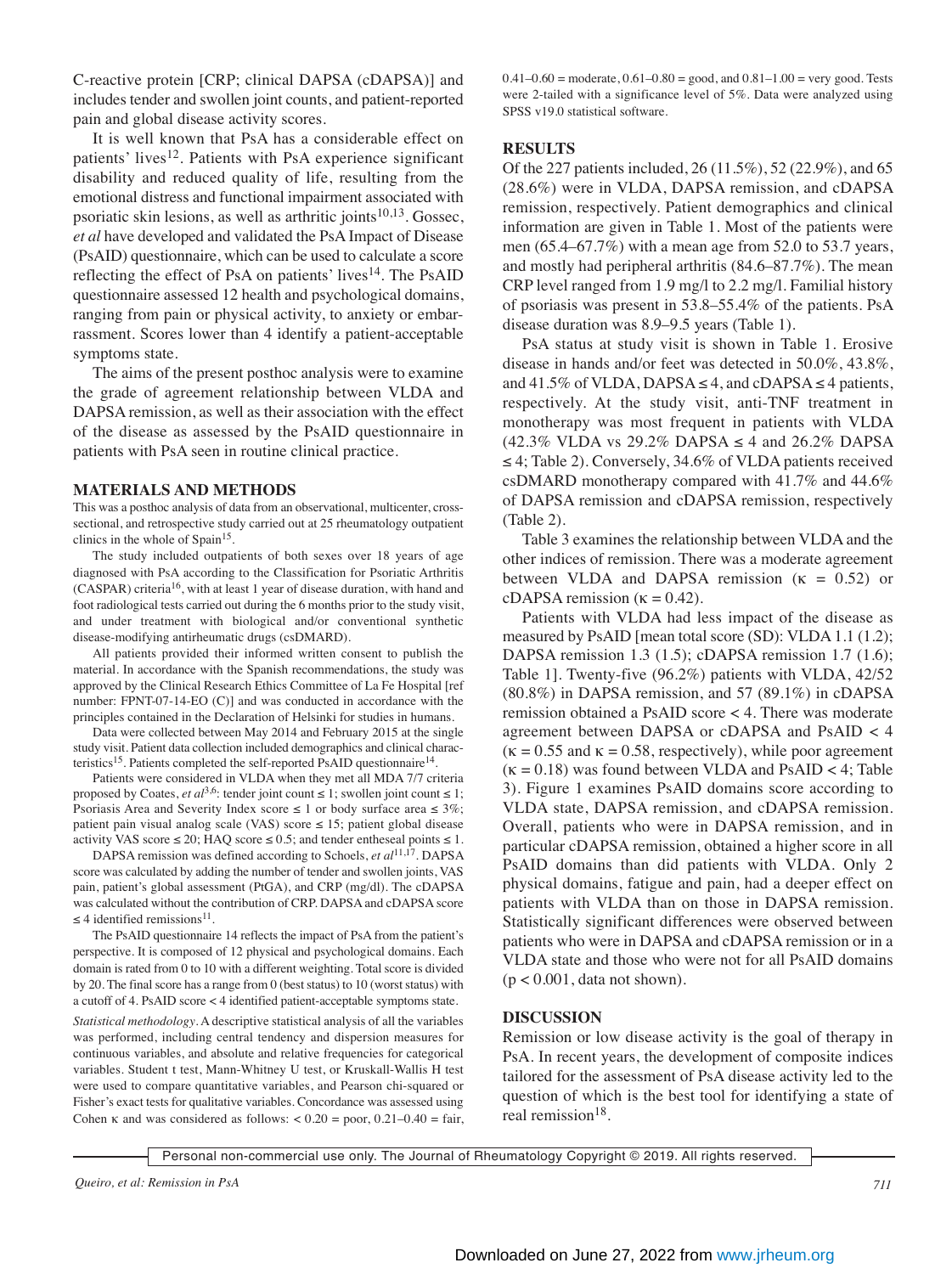*Table 1*. Demographic and clinical characteristics of the study population.

| Characteristics                             | VLDA,       | $DAPSA \leq 4$ , | $cDAPSA \leq 4$ , |
|---------------------------------------------|-------------|------------------|-------------------|
|                                             | $n = 26$    | $n = 52*$        | $n = 65$          |
| Male, $n$ $(\%)$                            | 17(65.4)    | 32(66.7)         | 44 (67.7)         |
| Age, yrs, mean (SD)                         | 53.7 (14.4) | 52.0(13.5)       | 52.1(13.3)        |
| CRP, mg/l, mean (SD)                        | 1.9(1.9)    | 1.9(2.0)         | 2.2(2.6)          |
| Comorbidities, n (%)                        |             |                  |                   |
| Dyslipidemia                                | 11(42.3)    | 21(43.8)         | 24(36.9)          |
| <b>HBP</b>                                  | 9(34.6)     | 11(22.9)         | 15(23.1)          |
| Obesity                                     | 9(34.6)     | 15(31.3)         | 22(33.8)          |
| <b>DM</b>                                   | 3(11.5)     | 4(8.3)           | 7(10.8)           |
| PsA characteristics                         |             |                  |                   |
| PsA clinical pattern, $n$ (%)               |             |                  |                   |
| Axial                                       | 0(0.0)      | 1(2.1)           | 2(3.1)            |
| Peripheral                                  | 22(84.6)    | 42 (87.5)        | 57 (87.7)         |
| Mixed                                       | 4(15.4)     | 5(10.4)          | 6(9.2)            |
| Dactylitis, $n$ (%)                         | 13(50.0)    | 22(45.8)         | 31(47.7)          |
| Enthesitis, $n$ (%)                         | 13(50.0)    | 17(35.4)         | 26(40.0)          |
| Familial history, $n$ (%)                   |             |                  |                   |
| Psoriasis                                   | 14 (53.8)   | 26(54.2)         | 36 (55.4)         |
| PsA                                         | 0(0.0)      | 4(8.3)           | 5(7.7)            |
| Ankylosing spondylitis                      | 1(3.8)      | 1(2.1)           | 1(1.5)            |
| PsA duration, yrs, mean (SD)                | 9.5(9.1)    | 9.4(7.5)         | 8.9(6.8)          |
| Skin symptoms duration, yrs, mean (SD)      | 22.0(16.7)  | 19.3 (15.4)      | 19.2(14.7)        |
| Articular symptoms duration, yrs, mean (SD) | 12.0(9.8)   | 11.5(8.8)        | 11.2(8.5)         |
| PsA status at study visit                   |             |                  |                   |
| Radiologic findings                         |             |                  |                   |
| Erosions in hands and/or feet, $n$ (%)      | 13(50.0)    | 21(43.8)         | 27(41.5)          |
| PsAID, mean (SD)                            | 1.1(1.2)    | 1.3(1.5)         | 1.7(1.6)          |
| PASI, mean (SD)                             | 0.4(0.8)    | 0.6(1.1)         | 0.7(1.4)          |
| HAQ, mean (SD)                              | 0.06(0.1)   | 0.1(0.3)         | 0.2(0.3)          |
| DAPSA, mean (SD)                            | 1.5(1.6)    | 1.6(1.1)         | 2.2(1.4)          |
| cDAPSA, mean (SD)                           | 1.3(1.6)    | 1.5(1.0)         | 2.0(1.4)          |

\* There were 52 patients in DAPSA remission, but complete information was available for only 48. VLDA: very low disease activity; CRP: C-reactive protein; HBP: high blood pressure; DM: diabetes mellitus; PASI: Psoriasis Area and Severity Index; HAQ: Health Assessment Questionnaire; PsAID: Psoriatic Arthritis Impact of Disease; DAPSA: Disease Activity Index for Psoriatic Arthritis; cDAPSA: clinical DAPSA; PsA: psoriatic arthritis.

*Table 2*. PsA treatment at study visit.

| Treatments           | VLDA,<br>$n = 26$ | $DAPS A \leq 4$ ,<br>$n = 52^{\circ}$ | $cDAPSA \leq 4$ ,<br>$n = 65$ |
|----------------------|-------------------|---------------------------------------|-------------------------------|
|                      |                   |                                       |                               |
| Treatment pattern    |                   |                                       |                               |
| Anti-TNF monotherapy | 11(42.3)          | 14(29.2)                              | 17(26.2)                      |
| csDMARD and anti-TNF | 6(23.1)           | 14(29.2)                              | 19(29.2)                      |
| csDMARD monotherapy  | 9(34.6)           | 20(41.7)                              | 29(44.6)                      |
| Anti-TNF- $\alpha^*$ |                   |                                       |                               |
| Etanercept           | 8(47.1)           | 12(42.9)                              | 16(44.4)                      |
| Adalimumah           | 8(47.1)           | 12(42.9)                              | 15(41.7)                      |
| Infliximab           | 0(0.0)            | 3(10.7)                               | 3(8.3)                        |
| Golimumab            | 1(5.9)            | 1(3.6)                                | 1(2.8)                        |
| $NSAID**$            | 9(34.6)           | 19(39.6)                              | 28(43.1)                      |
| Infiltrations**      | 2(7.7)            | 11(22.9)                              | 14(21.5)                      |
| Corticoids**         | 1(3.8)            | 5(10.4)                               | 7(10.8)                       |

Values are n (%). ^ There were 52 patients in DAPSA remission, but complete information was available for only 48. \* Monotherapy or combination therapy; \*\* Combination therapy. PsA: psoriatic arthritis; VLDA: very low disease activity; DAPSA: Disease Activity Index for Psoriatic Arthritis; cDAPSA: clinical DAPSA; NSAID: nonsteroidal antiinflammatory drugs; csDMARD**:** conventional synthetic disease-modifying antirheumatic drugs; TNF: tumor necrosis factor.

Personal non-commercial use only. The Journal of Rheumatology Copyright © 2019. All rights reserved.

*712 The Journal of Rheumatology 2019; 46:7; doi:10.3899/jrheum.180460*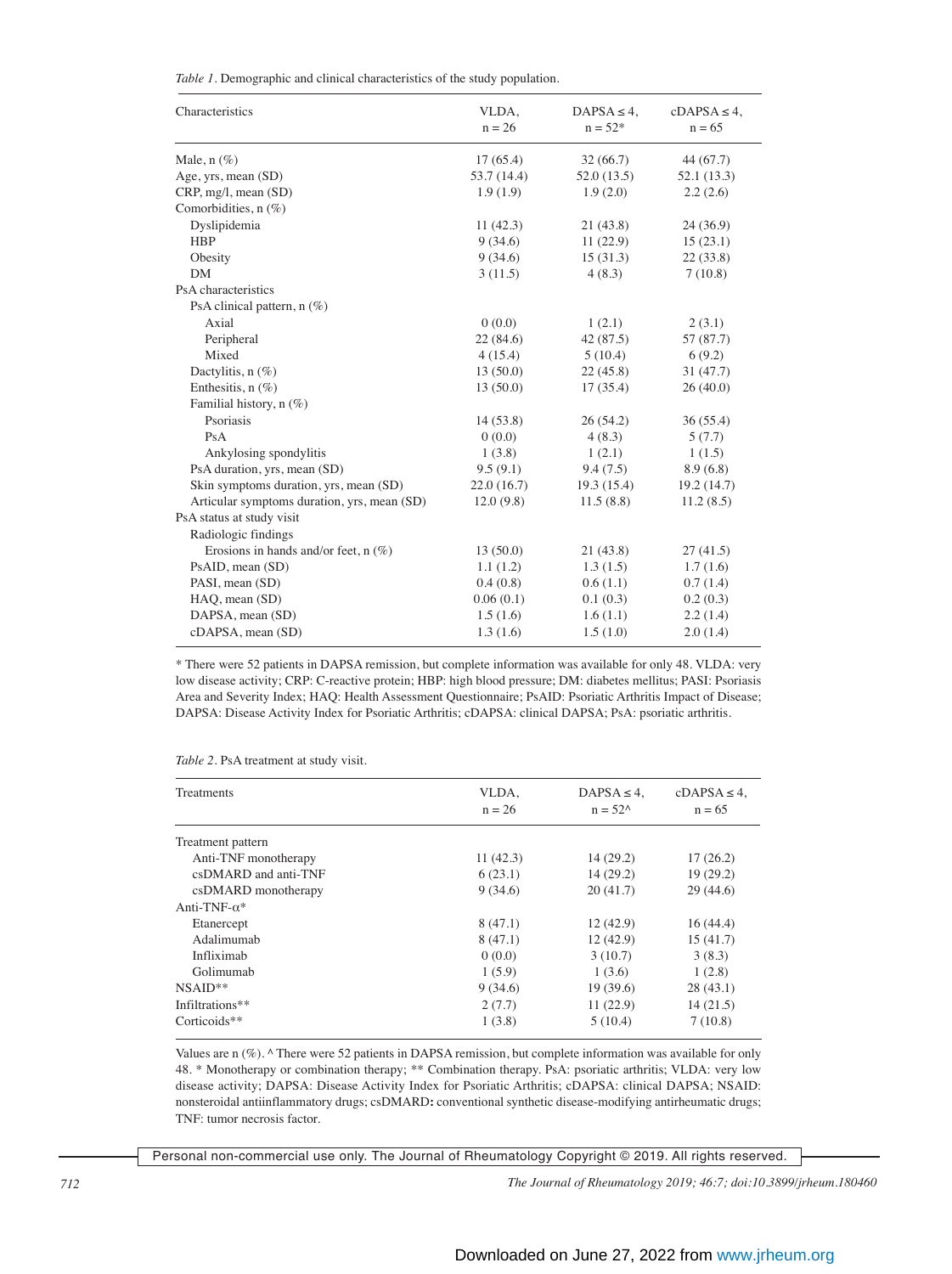*Table 3*. Concordance between VLDA and other indices of remission and PsAID.

| Variables                     | К    | 95% CI          |
|-------------------------------|------|-----------------|
| $DAPSA \leq 4$ vs VLDA        | 0.52 | $(0.38 - 0.67)$ |
| $cDAPSA < 4$ vs VLDA          | 0.42 | $(0.29 - 0.55)$ |
| DAPSA < 4 vs $PsAID < 4$      | 0.46 | $(0.33 - 0.57)$ |
| $cDAPSA \le 4$ vs $PsAID < 4$ | 0.58 | $(0.47 - 0.70)$ |
| VLDA vs $PsAID < 4$           | 0.18 | $(0.10 - 0.25)$ |

VLDA: very low disease activity; DAPSA: Disease Activity Index for Psoriatic Arthritis; cDAPSA: clinical DAPSA; PsAID: Psoriatic Arthritis Impact of Disease questionnaire.

 For patients to be in MDA 5/7 is not the same as being in remission, because they may have some residual disease  $\arcsin(3^3)$ . Studies aimed at comparing the composite indices tailored for PsA showed that VLDA seems to be reliable in assessing a condition of disease remission<sup>3,6,18</sup>. Data from our present study seem to be in concordance with published data that show that VLDA criteria are among the most stringent for assessing a status of remission<sup>5,18</sup>. In our study the proportion of patients receiving anti-TNF and/or csDMARD therapy who were in VLDA state (11.5%) was lower than the proportion of those considered in remission state as measured by DAPSA (22.9%) or cDAPSA (28.6%). Recently, a cross-sectional study carried out with 109 patients reported a prevalence of 17.4%, 21.1%, and 25.6% of patients with VLDA, DAPSA remission, and cDAPSA remission state, respectively<sup>18</sup>. These outcomes were achieved at a higher rate in patients receiving anti-TNF therapy compared with csDMARD18. Lubrano, *et al* showed a similar rate of patients achieving VLDA criteria and DAPSA remission (37.3% and 36%, respectively) after 12 months of anti-TNF therapy<sup>19</sup>.

Similar to a previous study<sup>19</sup>, our results have shown that there is only a moderate relationship between VLDA and DAPSA remission. Although DAPSA is a good instrument for assessing low disease status, some authors have pointed out that its potential weakness is that it is an instrument for evaluating peripheral arthritis only, with a risk of underestimating disease activity in such important domains as skin, axial disease, and enthesitis<sup>18</sup>. However, although DAPSA includes only joint counts as musculoskeletal manifestations of PsA, it also includes patient pain assessment and PtGA, which might record such other domains as enthesitis and axial disease<sup>20</sup>.

 PsA is a multifaceted chronic inflammatory disease with different manifestations and implications. Patients with PsA experience functional impairment and reduced quality of life, so PtGA in PsA is explained mainly by the physical, but also by the psychological, aspect of the disease<sup>21</sup>. Patient-reported outcomes, such as the novel  $PsAID<sup>14</sup>$  questionnaire, are important instruments for evaluating healthcare interventions and for reflecting the effect of PsA on patients' lives. There are few studies that have reported results with this tool<sup>15,21,22</sup>.

 Recently, we have shown statistically significant differences between MDA and non-MDA patients in all physical and psychological PsAID domains<sup>15</sup>. As expected, in the present analysis a significantly lesser effect of the disease was also observed for all PsAID domains in patients who were in



*Figure 1*. PsAID score according to VLDA state, DAPSA remission, and cDAPSA remission. PsAID: Psoriatic Arthritis Impact of Disease; VLDA: very low disease activity; DAPSA: Disease Activity Index for Psoriatic Arthritis; cDAPSA: clinical DAPSA.

Personal non-commercial use only. The Journal of Rheumatology Copyright © 2019. All rights reserved.

*Queiro, et al: Remission in PsA 713*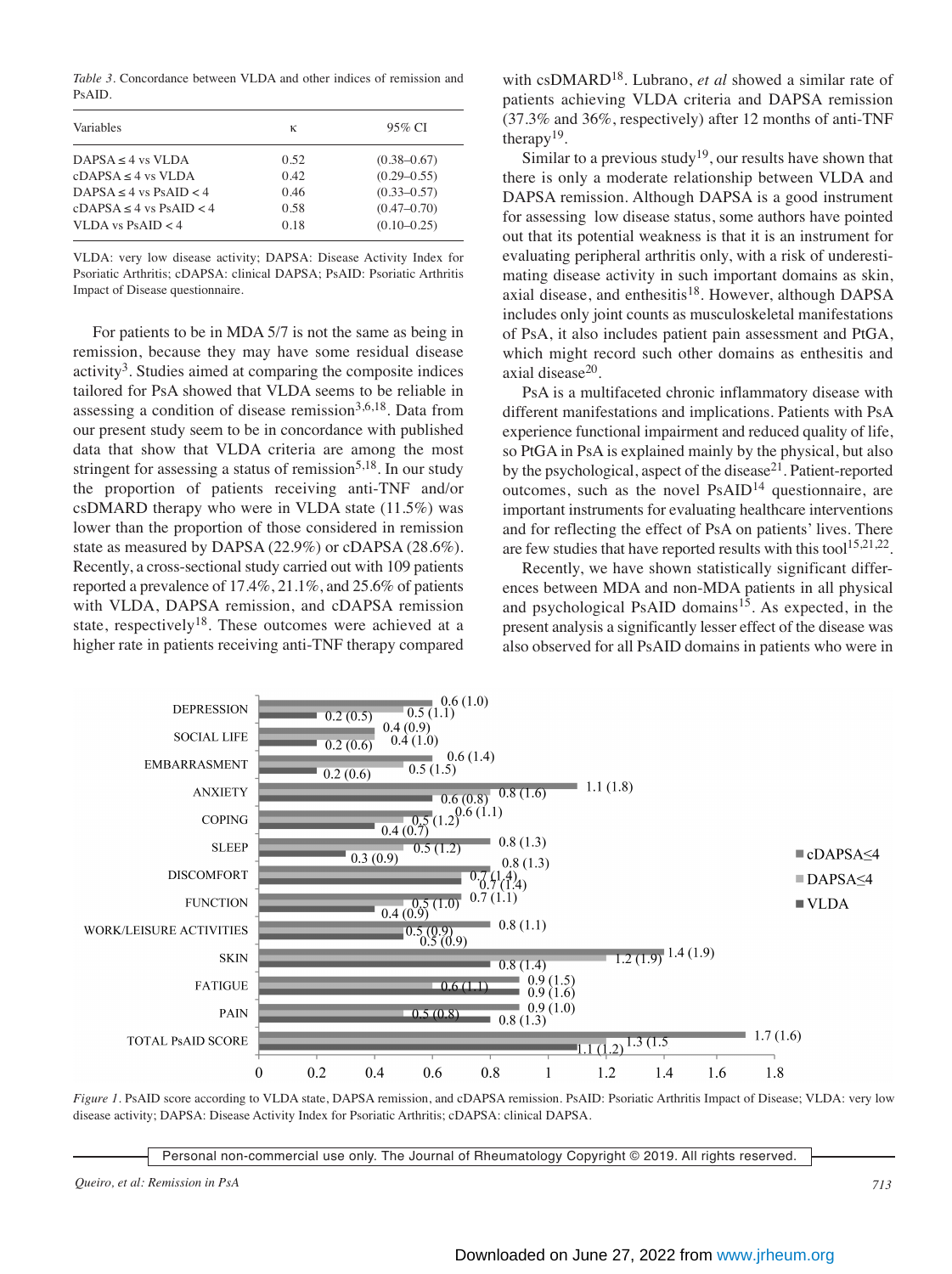DAPSA remission or in a VLDA state, compared to those who were not.

 Our study shows that patients with VLDA seem have a lower effect of the disease as measured by PsAID as a whole, compared with those in DAPSA remission. In fact, the proportion of patients with a PsAID score < 4 was higher in the VLDA group than in the DAPSA remission groups. However, curiously enough, while poor agreement ( $\kappa = 0.18$ ) was found between VLDA and PsAID < 4, it was moderate between DAPSA or cDAPSA and PsAID  $<$  4 ( $\kappa$  = 0.46 and  $\kappa = 0.58$ , respectively). This could explain why fatigue, discomfort, and pain, 3 of the domains predominantly related to physical effect due to joint damage<sup>21</sup>, achieved the highest scores in patients with VLDA. Skin lesions have a considerable effect on quality of life, particularly in physiological symptoms, but can heal without scarring, while inflammation of the joints has cumulative effects, potentially leading to permanent destruction and impairment of physical function<sup>17</sup>. Therefore, in this cohort, these symptoms of the disease could carry more weight in the quality of life of the patient. Although DAPSA constitutes an instrument developed primarily to reflect the arthritis aspects of PsA, it correlates very well with functional status and radiological progression of  $PsA^{20}$ .

 Some limitations derived from the cross-sectional features of this study should be borne in mind. PsA is known to be a heterogeneous disorder, with a highly variable progression between individuals. The data presented here describe a specific moment of the state of illness of patients with a long evolution of the disease.

 In our study we report that in normal clinical practice, around 11% and 30% of patients with PsA achieve a VLDA or DAPSA remission state, respectively, which are associated with a low effect of disease (PsAID < 4). Cutaneous and musculoskeletal symptoms could exert different influences on the different PsAID items. However, our results do not allow us to assert a greater weight of the musculoskeletal symptoms in the total PsAID, because the cutaneous involvement in this cohort was very mild. Although moderate agreement exists between VLDA and DAPSA, VLDA criteria seem to be more stringent for assessing a status of remission than are DAPSA  $\leq$  4. However, DAPSA  $\leq$  4 seems to reflect better the patients' point of view of disease.

#### **ACKNOWLEDGMENT**

The authors are grateful to Luz Samaniego for her valuable contribution in statistical analyses. We are also grateful to Esther Tapia for helping us with the medical writing of this manuscript.

### **REFERENCES**

- 1. Chandran V, Raychaudhuri SP. Geoepidemiology and environmental factors of psoriasis and psoriatic arthritis. J Autoimmun 2010;34:J314-21.
- 2. Ibrahim G, Waxman R, Helliwell PS. The prevalence of psoriatic arthritis in people with psoriasis. Arthritis Rheum 2009;61:1373-8.
- 3. Coates LC, Helliwell PS. Defining low disease activity states in

psoriatic arthritis using novel composite disease instruments. J Rheumatol 2016;43:371-5.

- 4. Lubrano E, Perrotta FM, Kavanaugh A. An overview of low disease activity and remission in psoriatic arthritis. Clin Exp Rheumatol 2015;33:S51-4.
- 5. van Mens LJ, van de Sande MG, van Kuijk AW, Baeten D, Coates LC. Ideal target for psoriatic arthritis? Comparison of remission and low disease activity states in a real-life cohort. Ann Rheum Dis 2018;77:251-7.
- 6. Coates LC, Fransen J, Helliwell PS. Defining minimal disease activity in psoriatic arthritis: a proposed objective target for treatment. Ann Rheum Dis 2010;69:48-53.
- 7. Coates LC, Helliwell PS. Validation of minimal disease activity criteria for psoriatic arthritis using interventional trial data. Arthritis Care Res 2010;62:965-9.
- 8. Perrotta FM, Marchesoni A, Lubrano E. Minimal disease activity and remission in psoriatic arthritis patients treated with anti-TNF- $\alpha$ drugs. J Rheumatol 2016;43:350-5.
- 9. Perrotta FM, Lubrano E. Subcutaneous anti-TNF alfa induced sustained minimal disease activity and remission in psoriatic arthritis patients: a retrospective study. Postgrad Med 2016;128:693-6.
- 10. Haddad A, Thavaneswaran A, Ruiz-Arruza I, Pellett F, Chandran V, Cook RJ, et al. Minimal disease activity and anti-tumor necrosis factor therapy in psoriatic arthritis. Arthritis Care Res 2015; 67:842-7.
- 11. Schoels MM, Aletaha D, Alasti F, Smolen JS. Disease activity in psoriatic arthritis (PsA): defining remission and treatment success using the DAPSA score. Ann Rheum Dis 2016;75:811-8.
- 12. Strand V, Sharp V, Koenig AS, Park G, Shi Y, Wang B, et al. Comparison of health-related quality of life in rheumatoid arthritis, psoriatic arthritis and psoriasis and effects of etanercept treatment. Ann Rheum Dis 2012;71:1143-50.
- 13. Borman P, Toy GG, Babaoglu S, Bodur H, Ciliz D, Alli N. A comparative evaluation of quality of life and life satisfaction in patients with psoriatic and rheumatoid arthritis. Clin Rheumatol 2007;26:330-4.
- 14. Gossec L, de Wit M, Kiltz U, Braun J, Kalyoncu U, Scrivo R, et al; EULAR PsAID Taskforce. A patient-derived and patient-reported outcome measure for assessing psoriatic arthritis: elaboration and preliminary validation of the Psoriatic Arthritis Impact of Disease (PsAID) questionnaire, a 13-country EULAR initiative. Ann Rheum Dis 2014;73:1012-9.
- 15. Queiro R, Cañete JD, Montilla C, Abad M, Montoro M, Gomez S, et al. Minimal disease activity and impact of disease in psoriatic arthritis: a Spanish cross-sectional multicenter study. Arthritis Res Ther 2017;19:72.
- 16. Taylor W, Gladman D, Helliwell P, Marchesoni A, Mease P, Mielants H; CASPAR Study Group. Classification criteria for psoriatic arthritis: development of new criteria from a large international study. Arthritis Rheum 2006;54:2665-73.
- 17. Smolen JS, Schoels M, Aletaha D. Disease activity and response assessment in psoriatic arthritis using the Disease Activity index for PSoriatic Arthritis (DAPSA). A brief review. Clin Exp Rheumatol 2015;5 Suppl 93:S48-50.
- 18. Lubrano E, De Socio A, Perrotta FM. Comparison of composite indices tailored for psoriatic arthritis treated with csDMARD and bDMARD: A cross-sectional analysis of a longitudinal cohort. J Rheumatol 2017;44:1159-64.
- 19. Lubrano E, Perrotta FM. Defining low disease activity states in psoriatic arthritis using novel composite disease instruments. J Rheumatol 2016;43:1765-6.
- 20. Aletaha D, Alasti F, Smolen JS. Disease activity states of the DAPSA, a psoriatic arthritis specific instrument, are valid against functional status and structural progression. Ann Rheum Dis 2017;76:418-21.

Personal non-commercial use only. The Journal of Rheumatology Copyright © 2019. All rights reserved.

*714 The Journal of Rheumatology 2019; 46:7; doi:10.3899/jrheum.180460*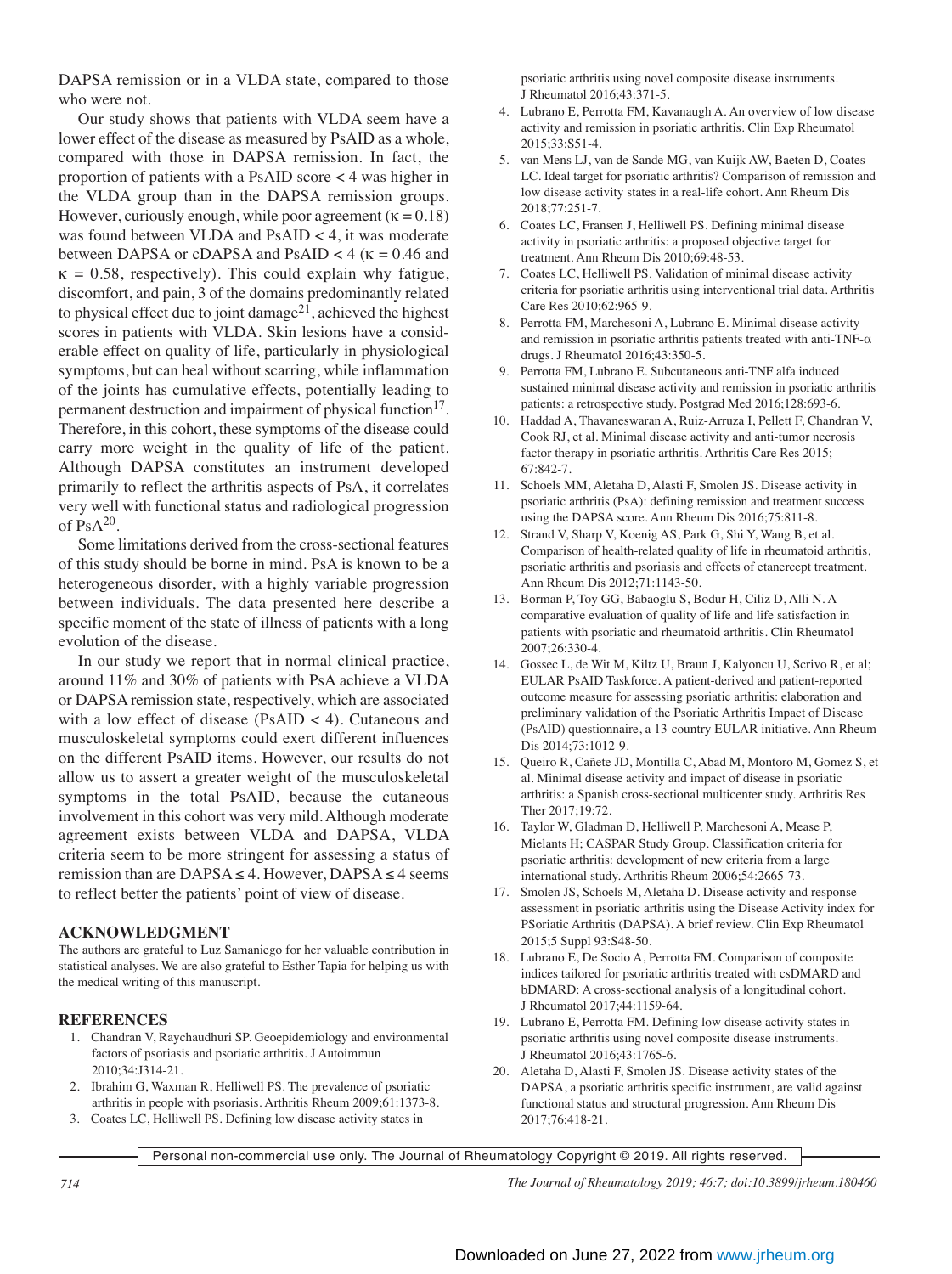- 21. Talli S, Etcheto A, Fautrel B, Balanescu A, Braun J, Canete JD, et al. Patient global assessment in psoriatic arthritis - what does it mean? An analysis of 223 patients from the Psoriatic Arthritis Impact of Disease (PsAID) study. Joint Bone Spine 2016;83:335-40.
- 22. Salaffi F, Di Carlo M, Carotti M, Farah S, Gutierrez M. The Psoriatic Arthritis Impact of Disease 12-item questionnaire: equivalence, reliability, validity, and feasibility of the touch-screen administration versus the paper-and-pencil version. Ther Clin Risk Manag 2016;12:631-42.

#### **APPENDIX.**

List of study collaborators. MAAPS (Minimal Activity in Psoriatic Arthritis) Study Group: J.C. Torre Alonso (H. Monte Naranco, Oviedo, Spain); J.A. Román-Ivorra [Hospital Universitario (HU) La Fe, Valencia, Spain]; J. Sanz (HU Puerta de Hierro, Madrid, Spain); J. Salvatierra (HU San Cecilio, Granada, Spain); J. Calvo-Alén (HU Sierrallana, Torrelavega, Spain); A. Sellas (Vall d'Hebron, Barcelona, Spain); F.J. Rodriguez (Santa Lucia, Cartagena, Spain); A. Bermúdez (Virgen de la Arrixaca, Murcia, Spain); M. Romero (Complejo hospitalario Jaén, Spain); M. Riesco (Rheumatology H. Juan Ramón Jiménez, Huelva, Spain); J.C. Cobeta (H. Royo Villanova, Zaragoza, Spain); F. Medina (H. Puerta del Mar, Cádiz, Spain); A. Aragón (H. Getafe, Madrid, Spain); M.L. García (HU Basurto, Bilbao, Spain); A. Urruticoechea (H. Can Misses, Ibiza, Spain); C.M. González (HU Gregorio Marañón, Madrid, Spain); E. Judez (HU, Albacete, Spain); B. González (HU Nta. Sra de la Candelaria, Tenerife, Spain); P. Fernández (HU 12 de Octubre, Madrid, Spain); L. Pantoja (H. del Bierzo, Leon, Spain); R. Morlá (H. Sant Pau y Sta. Tecla, Tarragona, Spain).

Personal non-commercial use only. The Journal of Rheumatology Copyright © 2019. All rights reserved.